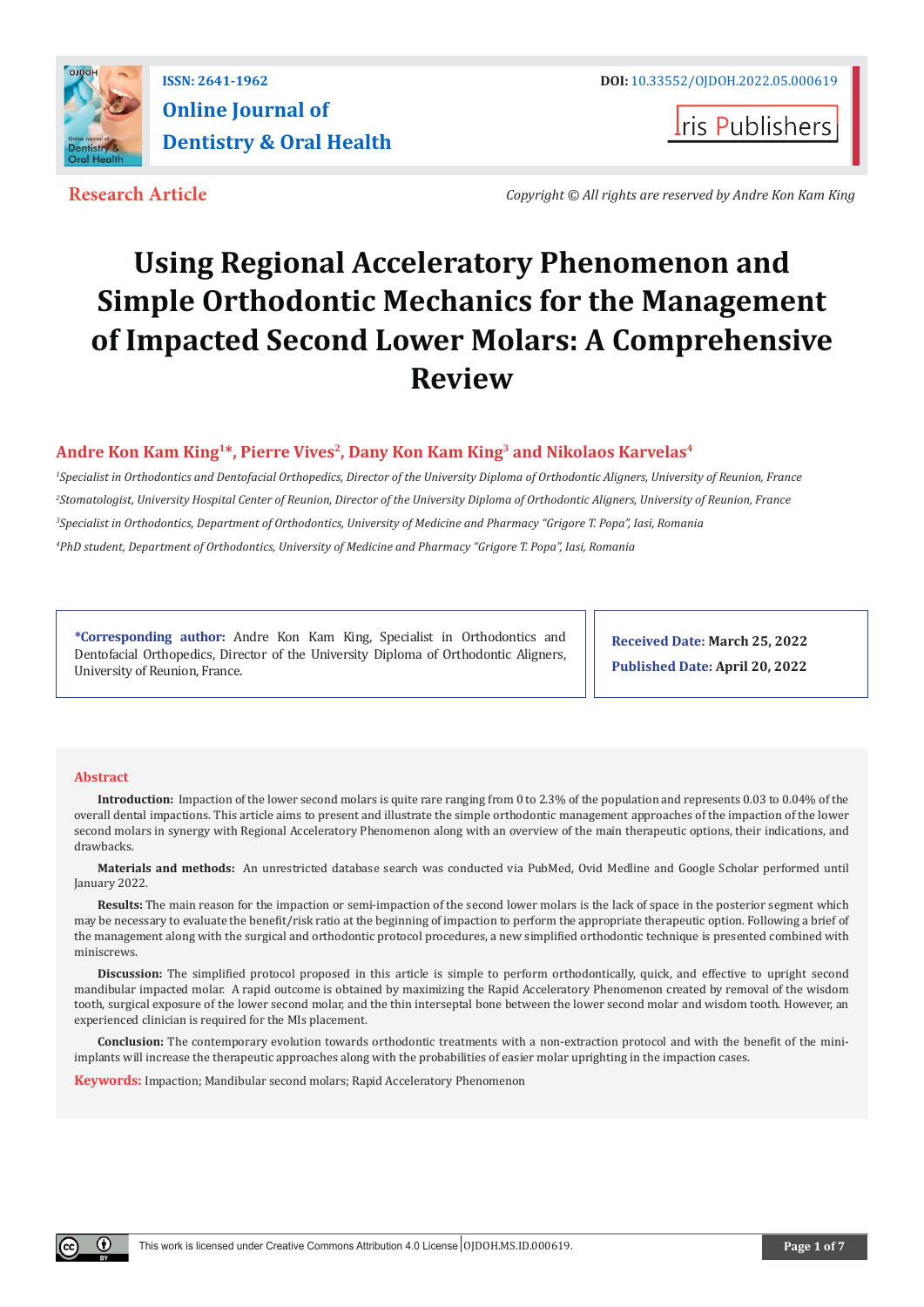#### **Introduction**

Impaction of the lower second molars is quite rare ranging from 0 to 2.3% of the population [1]. According to Mead (1930) and Grover & Norton (1985) it represents the 0.03 to 0.04% of the dental impactions [2, 3]. However, modernization and the growing demand for therapeutic needs without any extractions make it imperative for the different uprighting aspects. Likewise, the distalization of the lower second molars can ensure the resolving of the crowding and the repositioning of the lower incisors in a non-extraction protocol, combining temporary anchorage devices (TADs) or aligners which can only highlight this allocation.

Correction of the impacted or semi-impacted teeth is even more challenging for the orthodontist when a dilemma arises regarding an optimistic error of estimation where time becomes quite critical. The clinician should make a difficult choice to finish or prolong the treatment in order to avoid the consequences linked to these difficulties. Some of the complications may occur as a risk for cavities, periodontal issues, the appearance of cysts, root resorption of the adjacent teeth, pain associated with the injury of the inferior alveolar nerve, and reduced masticatory function.

This article aims to present and illustrate the simple orthodontic management approaches of the impaction of the lower second molars in synergy with Regional Acceleratory Phenomenon (RAP) along with an overview of the main therapeutic options, their indications, and drawbacks.

## **Materials and Methods**

An unrestricted database search was conducted via PubMed, Ovid Medline, and Google Scholar in order to identify articles that presented therapeutic management for impacted lower second molars. The strategy search was performed by 15 January 2022, with no language restrictions among the studies. Keywords as "impacted lower second molars", "orthodontic treatment for included teeth", "impaction of mandibular second molars", "Regional Acceleratory Phenomenon" were used along with combinations of them. A total of 360 papers were found, in which finally only 33 articles were included in this review.

## **Results**

#### **Etiology and etiopathogenesis**

The main reason for the impaction or semi-impaction of the second lower molars is the lack of space in the posterior segment according to Mead 1930 [2]. The germ of the second mandibular molar is often mesially positioned and can be self-uprighted following the resorption of the anterior border of the mandibular ramus, along with the mesial movement of the first molars by 2.7mm contributing equally [4].

Therefore, provide a better understanding of the repercussions of lack of early germectomy of the wisdom teeth in the sight of posterior crowding. Any therapeutic strategy preventing the mesial movement of the first molars will aggravate the case. In 1993 Kokich and Matthew suggested that treatment with a lingual arch

or bumper can increase the odds of the eruption [5]. Similarly, contemporary aligners and miniscrews treatment can effectively distalize the first molars combined with elastic mechanics specifically in Class III patients, which will considerably worsen the result.

An alternative cause proposed by Eckhart involves the iatrogenic effects of the bands that sited on the first molars blocking the eruption of the second molars [6].

Alike, among other anatomical etiologies, Yoshikawa indicated [7]:

- A lack of guidance of the distal root due to an excessive distance between first and second molars, which frequently emerges after a premature loss of a temporary first molar [8].
- The absence of mesial drift of the first permanent molar due to ankylosis of a deciduous molar
- Ectopic position of the follicle.
- The existence of an impediment on the eruption path like a dentigerous cyst, odontoma, and supernumerary teeth [9].

## **Classification**

According to the level of severity, the impaction can consist of mild, moderate, and severe [10]. An initial inclination of the second molar greater than 20°/ 24° or 30° is significantly associated with a high risk of impaction [1, 11].

#### **Management**

It may be necessary to evaluate the benefit/risk ratio at the beginning of an impaction, especially in the existence of proximity to the inferior alveolar nerve which may prevent further complications. In this case, is better to avoid any treatment option.

#### **Extraction methods**

The most common approach is the extraction of the second molar and its replacement by the third molar [12, 13]. This intervention can be indicated while following the criteria by Andreasen 1994 [14]:

1. The impacted second molar should be extracted only when the development of the crown of the third molar is completely finished

2. The third molar must be of normal shape and size

3. The third molar should be angled 15 to 30 degrees relative to the axis of the first molar and concerning the roots of the second molar.

Another option is the extraction of the second premolars and closing the distance with the mesial drift of the first molars, thus enchasing the necessary space for the eruption of the lower second molars. Nevertheless, conservative monitoring must precede respecting the above-mentioned complications. The option developed in this article includes extraction of wisdom tooth, surgical exposure, and uprighting of the lower second molar.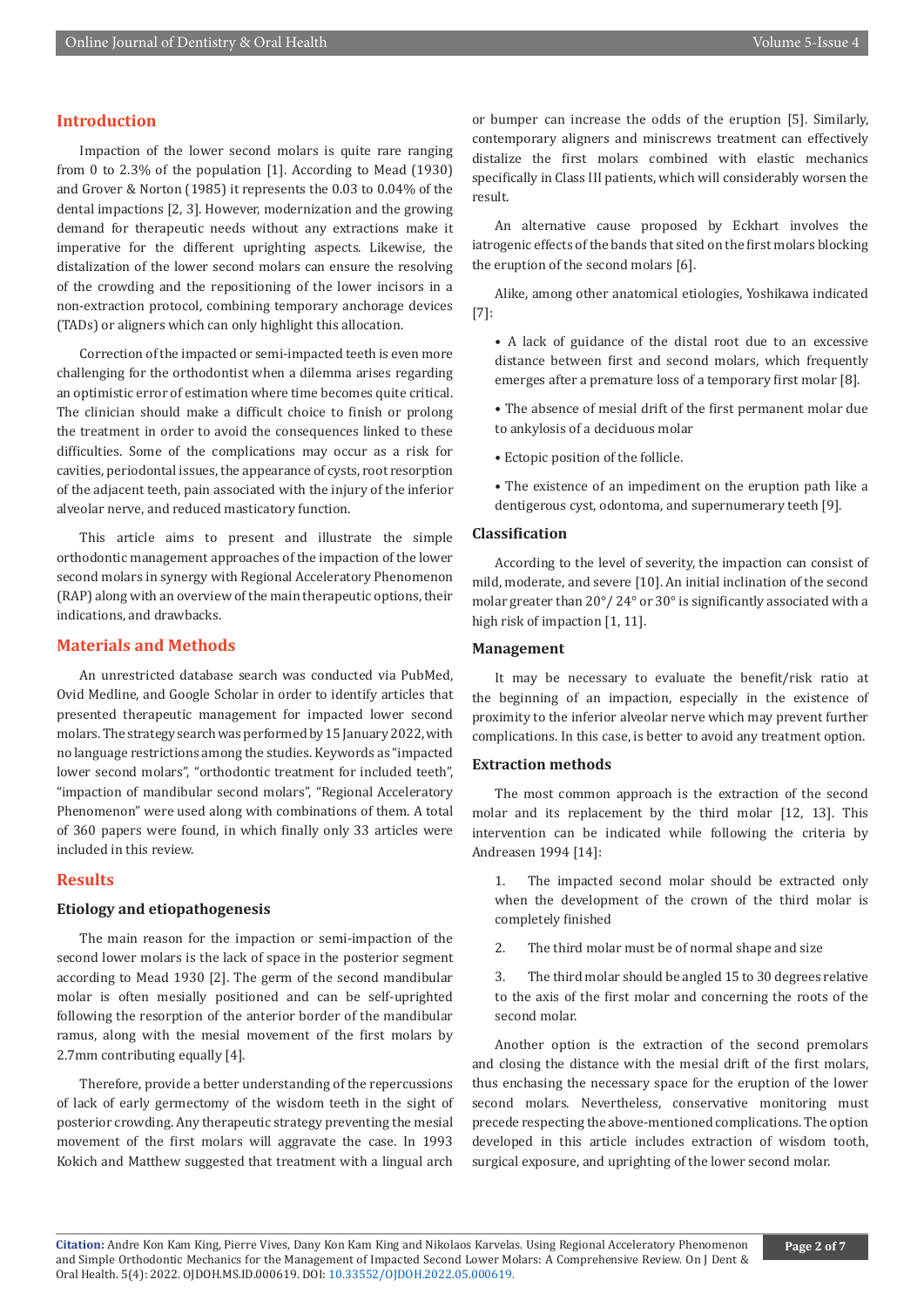#### **Conventional methods**

A standard strategy after a surgical exposure is a Nickel-Titanium (Ni-Ti) archwire embedded in a molar tube and bypass the first molar avoiding excessive curvature of the wire [15]. Additional variants could be a 0.14 or 0.16 slightly compressive (U-shaped) NiTi wire with a stop mesial to the second molar tube and a stop distal to the first molar tube or bonded on a miniscrew head which is placed mesial to the first molar.

An alternative and typical method is the use of a stainless-steel wire between the first molar band and the tube on the second molar and an open coil spring compressed between these two adjacent teeth in order to upright and tip distally the second lower molar [16].

Furthermore, uprighting springs made of Titanium Molybdenum Alloy (TMA) sectional cantilever loops can be used to upright and align the impacted tooth [13].

## **Simplified Miniscrew method**

In 1990 Roberts et al described the use of an implant in the retromolar region, which delivers good stability due to the extremely dense cortical bone [17]. In 1996, Shellart proposed the first osseointegrated implant for the uprighting of the second molar [18]. In addition, Park has suggested a microscrew in the retromolar area to upright the second molar with a distalization force of an elastomeric thread of 50-80 grams [19]. In 2004, Giancotti used a Titanium Miniscrew with a closed NiTi coil spring of 50 g reactivated

monthly which conducted an average of 7-9 months treatment [20]. In 2007, Lee and al suggested the use of an elastomeric power chain [21]. Later, Chang and Lin JJ presented a 2 mm diameter stainless steel miniscrew (MIs), which is less brittle and with no need of pilot predrilling, suitable in the retromolar area [22, 23].

Some drawbacks of placing mini-implants in the retromolar area can include inflammation, mucosa swelling as well as the difficulty of insertion of MIs in the mandible from an inexperienced clinician to avoid any unnecessary damage. Moreover, excellent oral hygiene and sometimes a gingivectomy is required. Nevertheless, the elastomeric power chain is preferred to the closed NiTi coil spring.

Preparation time can be carried out in one appointment, divided into surgical and orthodontic time. The surgical period includes the extraction of the wisdom teeth, surgical exposure of mandibular second molar, and miniscrew placement at the ascending ramus, while orthodontic time includes the bonding of the lingual button as mesial as possible on the occlusal surface of the second lower molar and the activation with the power chain from the miniscrew head to the bonded button (Figure 1). The two-steps procedure consists of bonding a lingual button and performing the orthodontic activation in the office a few days after surgery. However, precautions undergo that the head of the miniscrew is well exposed outside the mucosa to allow easy elastic power chain insertion and to ensure the dry working field surrounding the second molar with laser or electrosurgical unit for proper bonding protocol.



**Figure 1:** Extraction of 38, 48, and miniscrews insertion in the mandibular ramus. An eyelet button is placed on the contact point of 47, while an eyelet button was used on the occlusal surface of 37 to assist with the traction (1A). Uprighting of 37,47 after two and a half months. Note an extra button with an eyelet with a mesial slit was bonded on the occlusal surface of 47 as the uprighting progressed (1B).

#### **Autotransplantation**

Auto-transplantation can be selected as a therapeutic approach in the matter of a failure of orthodontic alignment or because the patient refuses conventional orthodontic treatment [24]. However, it is linked with crucial potential complexities such as the loss of pulpal vitality, loss of periodontal attachment even as root resorption and ankylosis [25].

#### **Surgical exposure and uprighting**

Orthodontic-surgical treatment involves removing the wisdom tooth and surgically exposing the crown of the impacted second

molar to bond a button or an eyelet. The simplified version of this method by adding a TAD has the advantage to treat severe impactions particularly when the impacted tooth is quite close to the inferior nerve, in order to avoid any complication linked to its extraction [13, 26]. Thus, this modern approach does not require anchorage anterior to the impacted tooth and as a result, there is no parasitic effect on the lower arch or the occlusion (Figure 2).

#### **Surgical protocol**

**Miniscrew insertion:** Cone Beam CT aims to locate the mandibular canal and its relationship with the wisdom teeth along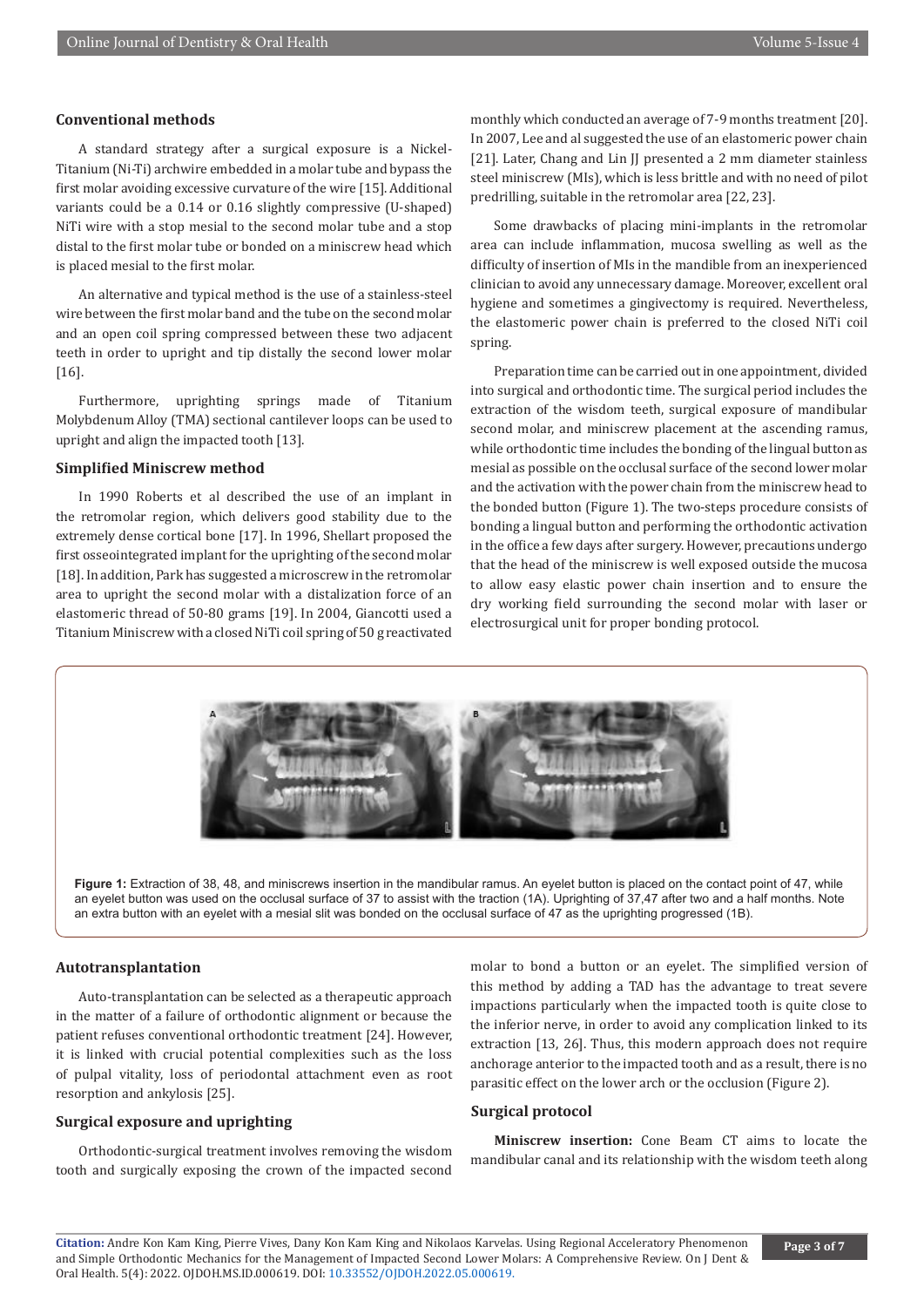with the second molar. Its purpose is to assess the difficulty of the extraction and the level of severity of the impaction. It also allows, to determine the quantity of bone available for placement of the MIs as well as the distance of the mandibular canal from the bony edge, to evaluate the depth for the insertion of MIs without damaging the inferior alveolar nerve. Extraction of the third molar followed by surgical uprighting of the second lower molar ensures the absence of ankylosis [27].

Placement of MIs is proposed of 14mm and 2mm (OBS) diameter [28]. As described, the MIs are placed on the anterior border of the ascending ramus so that the MIs head can be exposed through the mucosa, thus providing 5 mm of clearance to attach an elastic power chain properly. A 2 mm diameter is the most appropriate for good stability [26].

The optimal position of MIs head is to obtain a pulling force as parallel as possible to the occlusal surface of the second molar. This orientation allows a distal and occlusal force around the center of resistance of the second molar and as a result an easy and rapid uprighting of the impacted tooth right from the start of treatment (Figure 3).



**Figure 2:** Extraction of 47,48, 38, MIs left side on mandibular ramus (2A). Uprighting of 37 after 7 weeks with the simplified technique (2B).



**Figure 3:** Impaction of 47 (3A). Uprighting of 47 after one month with the use of the simplified technique and two weeks activation. A lingual button is bonded occlusally on mesial fossa of 47 and connected to the attached miniscrew (3B).

On the other hand, positioning the MIs higher on the ramus could cause possible occlusal interference with the maxillary second molar. In case the MIs head is too horizontal concerning the occlusal plane, the elastic power chain could be dislodged easily but nevertheless, a flowable composite material may occasionally support it.

#### **Orthodontic protocol**

The operative field should be dry, a surgical suction and a four-

handed work are particularly recommended. In the presence of a severe impaction with mesioinclination of the second molar, a traction hook or a lingual button with an eyelet with a mesial slit must be bonded on the distal marginal fossa or on the distal contact point of the impacted molar.

In patients with moderate or mild issues, these auxiliaries will be bonded as mesially as possible on the occlusal surface (Figures 4, 5). The auxiliary eyelet with a mesial slit provides better anchorage for the elastomeric power chain than the lingual button.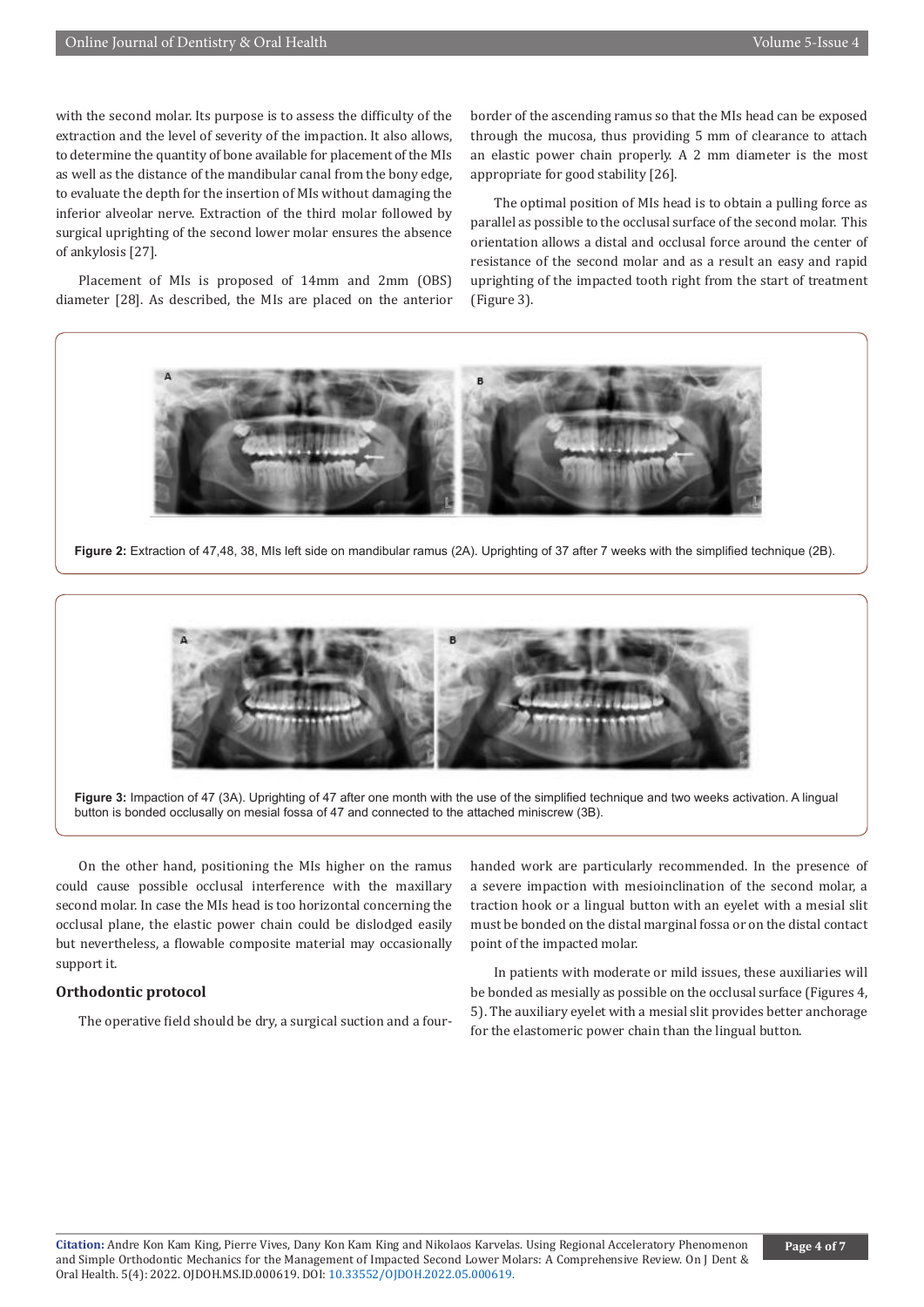

**Figure 4:** MIs placed in the retromolar area connected through an elastomeric chain to an eyelet button with a mesial slit bonded on the occlusal surface of the right second lower molar. Note for optimal uprighting, the force of traction should be as parallel as possible to the occlusal surface of the second molar. Extraction of 38, 48, and uprighting of the 47 after 5 months of activation. Dinsiclusion of palatally impacted right canine is also being carried with a cantilever using indirect anchorage with a miniscrew inserted on the palatal side between 16 and 15.



**Figure 5:** Impaction of 47 (5A). Uprighting of 47 after 5 months (5B). An eyelet button is placed on the distal marginal fossa connected through the miniscrew with an elastic chain (5C). Elastic chain reactivation with a new power chain from the miniscrew head to the button eyelet rebonded more mesially on the mesial marginal fossa as uprighting progressed (5D). Impacted 34 will be treated later with aligners by opening adequate space

Etching is carried out with phosphoric acid 35%, then rinsing with water syringe, drying followed by Orthosolo bond agent, and then the button is glued using a 3M Rely X Unicom Civomer lightcured with a Valo UV lamp allowing a faster setting.

#### **Attachment eyelet**

The elastic power chain will be stretched from the head of the MIs to the traction hook or the mesial eyelet with an average of 200 to 250 grams to acquire an average constant force of 100-125 grams after decay [27-29]. The reactivation will take place every three weeks, taking advantage of the RAP caused by extraction of

the wisdom tooth, surgical exposure of the lower second impacted molar, and the thin interseptal bone between lower second molar and wisdom tooth Liou [30, 31]. A new elastic power chain at every appointment is necessary to maintain a constant force. In the case where the MIs head is covered with flowable resin, a modified elastic lasso can be used on the free ring adjacent to the MIs head to facilitate the traction (Figure 6). On the other hand, when the MIs head is covered by the mucosa, the elastic lasso will be attached to the ring still exposed out of the mucosa. Uprighting results were obtained on an average of 3-4 months.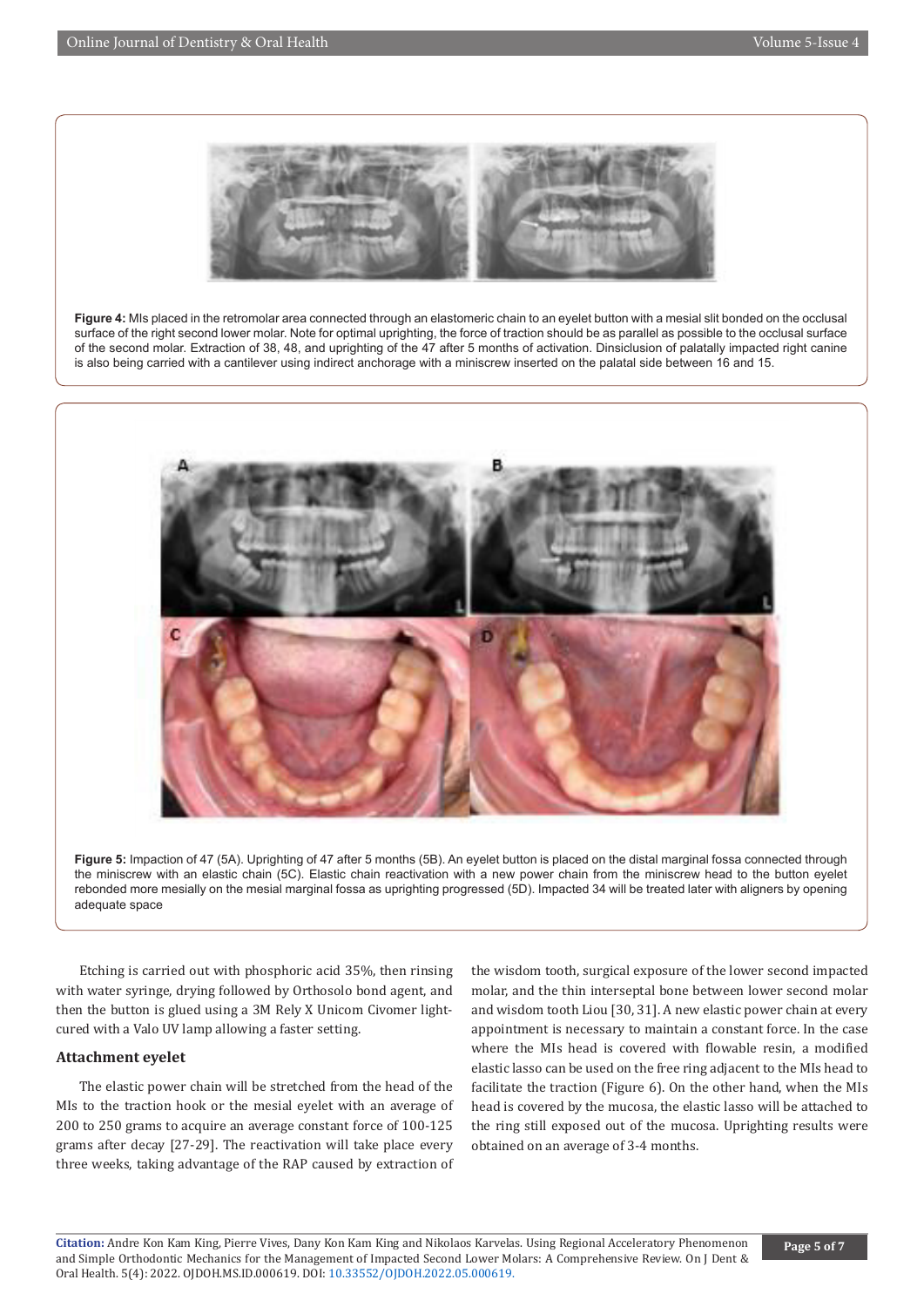

Figure 6: A modified elastic lasso can be used on the free ring adjacent to the MI head to facilitate the traction of the lower second molar when the head is covered by flowable resin in blue. (17): Lasso (18): Lasso on free ring adjacent to MI head (19): Lasso with fresh rings for reactivation to maintain a consistent force. Used rings in the white cut-off with a cutting plier.

### **Discussion**

In the cases of impacted second lower molars, the alternatives include extraction of premolar along with mesialization of the first and second molar, extraction of the impacted tooth, extraction of the third molar and uprighting of the second molar, and autotransplantation of the second lower molar depending on the feasibility of each treatment option. The factor guiding this selection is the severity of the impaction, its anatomical relationship, the surgical difficulty, crown and root formation of the teeth concerned, and the patient's age. It is critical to make an early diagnosis to be able to serve within the optimal time and thereby reducing treatment and the potential complications [32].

For surgical-orthodontic uprighting, the literature describes a wide spectrum of methodologies with the advantages and weaknesses of each.

The simplified protocol proposed in this article is simple to perform orthodontically, quick, and effective to upright second mandibular impacted molar. A rapid outcome is obtained by maximizing the RAP created by removal of the wisdom tooth, surgical exposure of the lower second molar, and the thin interseptal bone between the wisdom tooth and the lower second molar. However, an experienced clinician is required for the MIs placement. In addition, it resolves the impaction without generating any parasitic effect. Placement of a 14mm MI at the beginning of the surgical procedure on the mandibular ramus, is highly recommended by Chang and Lin SY by placing the MI head in the mucosa in a less inflammatory field which is particularly beneficial for rapid and painless removal of the elastomeric chain for its reactivation [26, 28]. Nevertheless, this method cannot be indicated when the mandibular second molar is in a high position relative to the occlusal plane.

The use of a NiTi closed spring coil suggested by Necka, et al. requires a minimum distance between the screw head and the button. One drawback of this method is that the tension may not be constant when this distance is considerably decreased especially at the end of treatment. In addition, impeccable hygiene is mandatory in an area where it is quite difficult to clean. The elastomeric thread suggested by Park will be more challenging to reactivate to receive constant force due to complicated manipulation in a limited posterior segment with inflammation and bleeding [19]. This operation becomes even more problematic when the thread is buried into the inflamed mucosa, which may frequently require gingivectomy. The usefulness of an average of 100-125 grams as persistent as possible is advised taking into account the decay of the power chain over time and saliva. Taking advantage of the RAP during the first four months consequent to the extraction of the wisdom tooth among the coronal clearance of the second molar, and the thin interseptal bone distal to the lower second molar, the overall treatment time may be considerably shortened.

The elastic power chain qualifies as a more comfortable and systematic change during reactivation. The power chain can be adjusted every three weeks, to compensate for the force loss due to decay. However, Sivolella, et al. suggested an elastic change every two weeks which seems an interesting road of investigation [33]. It can be explained with a slightly quicker correction time of approximately 2-4 months. The eyelet button with a mesial slit placed mesially stimulates more profitable power chain retention on the crown side and therefore facilitates its reactivation over the classic lingual button in which the power chain can be disinserted during chewing.

In the case of gingival hypertrophy, an elastic lasso is recommended, as it provides an easy, rapid, and painless method of preserving a steady tractive force.

In addition, this method can be accomplished during the retention phase without any effect on the occlusion. The alignment of the lower second molar can be completed with an active aligner on the affected tooth. Another option could be the application of segmented partial brackets on the first and second molar while maintaining the anchorage with a lingual arch, passive splint, or any other form of stabilization.